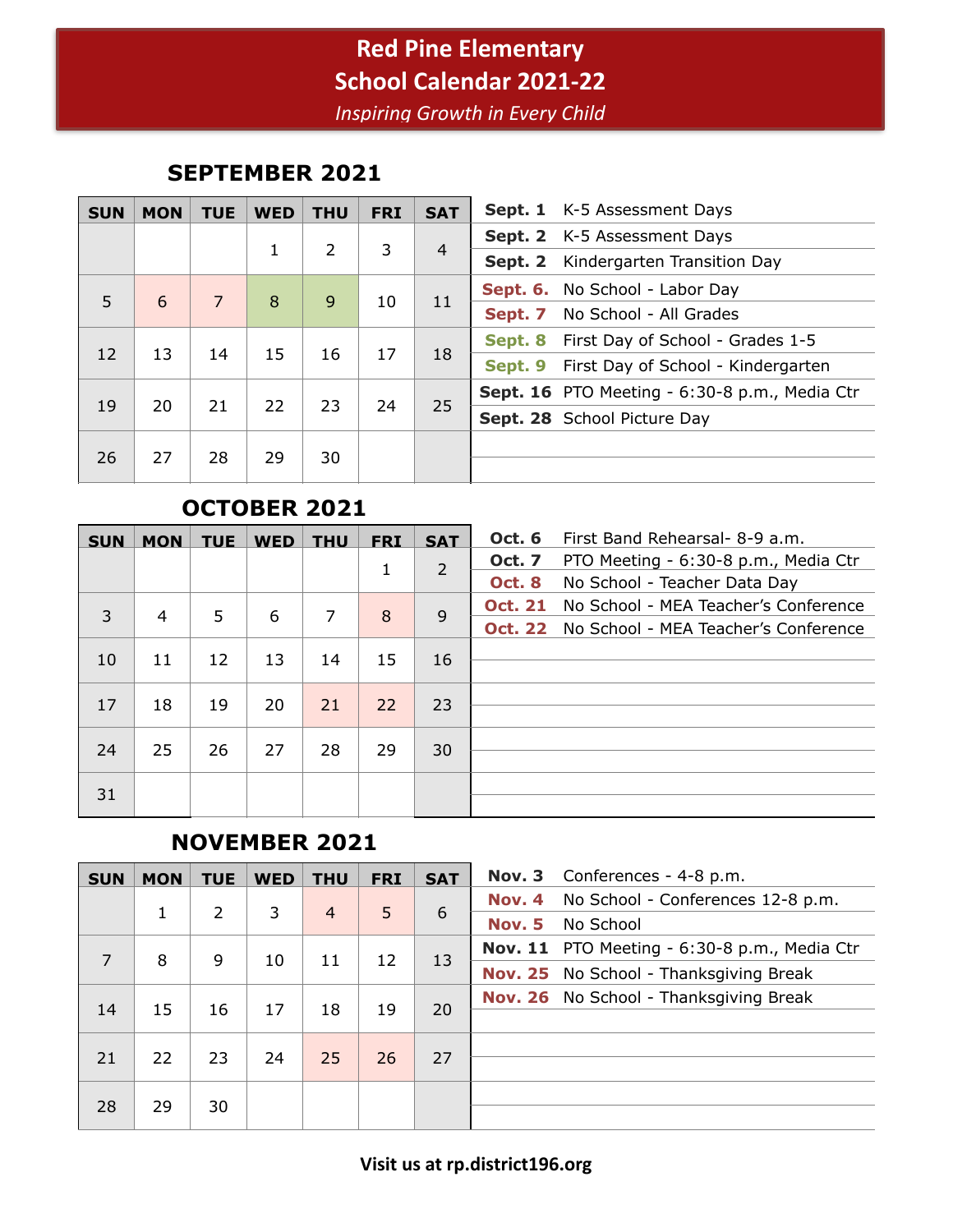### **DECEMBER 2021**

| <b>SUN</b> | <b>MON</b> | <b>TUE</b> | <b>WED</b> | <b>THU</b> | <b>FRI</b> | <b>SAT</b>     | <b>End of Trimester 1 - Dec. 2</b>                    |
|------------|------------|------------|------------|------------|------------|----------------|-------------------------------------------------------|
|            |            |            | 1          | 2          | 3          | $\overline{4}$ | PTO Meeting - 6:30-8 p.m., Media Ctr<br><b>Dec. 2</b> |
|            |            |            |            |            |            |                | No School - Staff Development Day<br><b>Dec. 3</b>    |
| 5          | 6          | 7          | 8          | 9          | 10         | 11             | First Grade Gingerbread House Day<br><b>Dec. 17</b>   |
| 12         | 13         | 14         | 15         | 16         | 17         | 18             | Winter Break - Dec. 24-Jan. 2                         |
| 19         | 20         | 21         | 22         | 23         | 24         | 25             |                                                       |
| 26         | 27         | 28         | 29         | 30         | 31         |                |                                                       |

#### **JANUARY 2022**

| <b>SUN</b>     | <b>MON</b> | <b>TUE</b> | <b>WED</b> | <b>THU</b> | <b>FRI</b> | <b>SAT</b> | <b>School Resumes Jan. 3</b>                              |
|----------------|------------|------------|------------|------------|------------|------------|-----------------------------------------------------------|
|                |            |            |            |            |            | 1          | PTO Meeting - 6:30-8 p.m., Media Ctr<br><b>Jan. 6</b>     |
|                |            |            |            |            |            |            | <b>Jan. 17</b><br>No School - Martin Luther King, Jr. Day |
| $\overline{2}$ | 3          | 4          | 5          | 6          | 7          | 8          | Grade 5 Band Concert<br><b>Jan. 20</b>                    |
|                |            |            |            |            |            |            | Jan. 21 No School - Teacher Data Day                      |
| 9              | 10         | 11         | 12         | 13         | 14         | 15         |                                                           |
|                |            |            |            |            |            |            |                                                           |
| 16             | 17         | 18         | 19         | 20         | 21         | 22         |                                                           |
|                |            |            |            |            |            |            |                                                           |
| 23             | 24         | 25         | 26         | 27         | 28         | 29         |                                                           |
|                |            |            |            |            |            |            |                                                           |
| 30             | 31         |            |            |            |            |            |                                                           |
|                |            |            |            |            |            |            |                                                           |

## **FEBRUARY 2022**

| <b>SUN</b> | <b>MON</b> | <b>TUE</b> | <b>WED</b> | <b>THU</b> | <b>FRI</b>     | <b>SAT</b> | Feb. 3         | PTO Meeting - 6:30-8 p.m., Media Ctr |
|------------|------------|------------|------------|------------|----------------|------------|----------------|--------------------------------------|
|            |            | 1          | 2          | 3          | $\overline{4}$ | 5          | Feb. 9         | Conferences - 4-8 p.m.               |
|            |            |            |            |            |                |            | <b>Feb. 10</b> | No School - Conferences 12-8 p.m.    |
| 6          | 7          | 8          | 9          | 10         | 11             |            | <b>Feb. 11</b> | No School                            |
|            |            |            |            |            |                | 12         | <b>Feb. 21</b> | No School - President's Day          |
| 13         | 14         | 15         | 16         | 17         | 18             | 19         |                |                                      |
|            |            |            |            |            |                |            |                |                                      |
| 20         | 21         | 22         | 23         | 24         | 25             | 26         |                |                                      |
|            |            |            |            |            |                |            |                |                                      |
| 27         | 28         |            |            |            |                |            |                |                                      |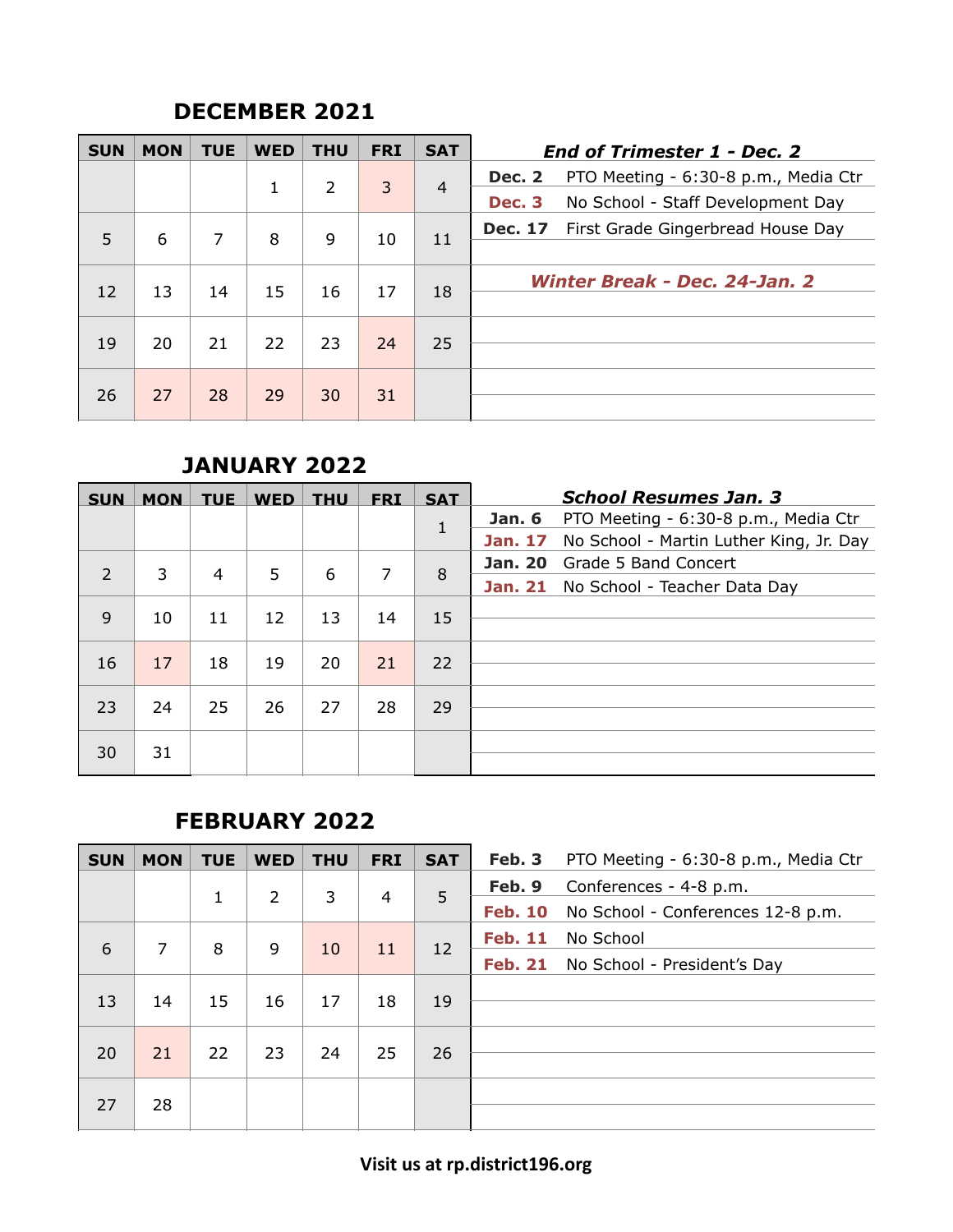#### **MARCH 2022**

| <b>SUN</b> | <b>MON</b> | <b>TUE</b>   | <b>WED</b> | <b>THU</b> | <b>FRI</b>     | <b>SAT</b> | March 3 PTO Meeting - 6:30-8 p.m., Media Ctr |
|------------|------------|--------------|------------|------------|----------------|------------|----------------------------------------------|
|            |            |              |            |            |                | 5          | <b>End of Trimester 2 - March 10</b>         |
|            |            | $\mathbf{1}$ | 2          | 3          | $\overline{4}$ |            | March 11 No School - Staff Development Day   |
| 6          | 7          | 8            | 9          |            | 11             |            | <b>Spring Break - March 21-25</b>            |
|            |            |              |            | 10         |                | 12         |                                              |
|            |            |              |            |            |                |            |                                              |
| 13         | 14         | 15           | 16         | 17         | 18             | 19         |                                              |
|            |            |              |            |            |                |            |                                              |
| 20         | 21         | 22           | 23         | 24         | 25             | 26         |                                              |
|            |            |              |            |            |                |            |                                              |
| 27         | 28         | 29           | 30         | 31         |                |            |                                              |

#### **APRIL 2022**

| <b>SUN</b> | <b>MON</b> | <b>TUE</b> | <b>WED</b> | <b>THU</b> | <b>FRI</b> | <b>SAT</b>     | <b>April 7</b> | PTO Meeting - 6:30-8 p.m., Media Ctr            |
|------------|------------|------------|------------|------------|------------|----------------|----------------|-------------------------------------------------|
|            |            |            |            |            |            |                | <b>April 9</b> | Health and Fitness Fair                         |
|            |            |            |            |            | 1          | $\overline{2}$ |                | April 14 Incoming K Open House - 5:30-6:30 p.m. |
| 3          | 4          | 5.         | 6          | 7          | 8          | 9              |                | <b>April 19</b> Grade 5 Music Performance       |
|            |            |            |            |            |            |                |                | April 21 Grade 4 Music Performance              |
|            |            |            |            |            |            |                |                | April 22 No School - Teacher Data Day           |
| 10         | 11         | 12         | 13         | 14         | 15         | 16             |                | <b>April 27</b> Last Band Rehearsal             |
| 17         | 18         | 19         | 20         | 21         | 22         | 23             |                | April 28 Grade 5 Band Concert - 6:30 p.m.       |
| 24         | 25         | 26         | 27         | 28         | 29         | 30             |                |                                                 |

### **MAY 2022**

| <b>SUN</b>   | <b>MON</b>     | <b>TUE</b> | <b>WED</b>     | <b>THU</b> | <b>FRI</b> | <b>SAT</b> | May 3         | Grade 3 Music Performance                   |
|--------------|----------------|------------|----------------|------------|------------|------------|---------------|---------------------------------------------|
|              |                |            |                |            |            |            | May 5         | Grade 2 Music Performance                   |
| $\mathbf{1}$ | $\overline{2}$ | 3          | $\overline{4}$ | 5          | 6          | 7          | May $10$      | Grade 1 Music Performance                   |
| 8            | 9              | 10         | 11             | 12         | 13         |            |               | May 12 PTO Meeting - 6:30-8 p.m., Media Ctr |
|              |                |            |                |            |            | 14         | <b>May 19</b> | Spring Fine Arts Night                      |
|              |                |            |                |            |            |            | <b>May 26</b> | Kindergarten Celebration                    |
| 15           | 16             | 17         | 18             | 19         | 20         | 21         | <b>May 30</b> | No School - Memorial Day                    |
| 22           | 23             | 24         | 25             | 26         | 27         | 28         |               |                                             |
| 29           | 30             | 31         |                |            |            |            |               |                                             |